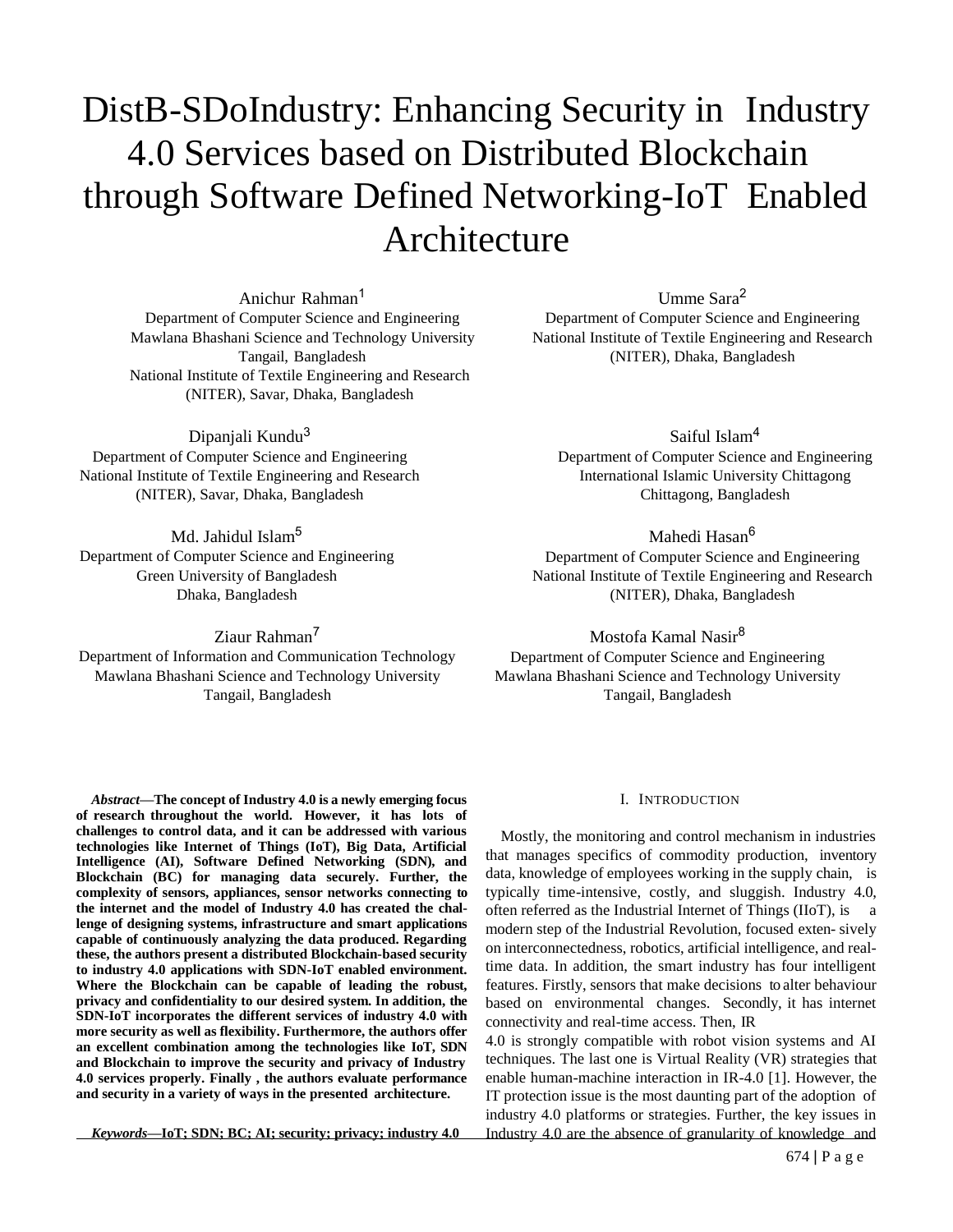real-time tracking [2].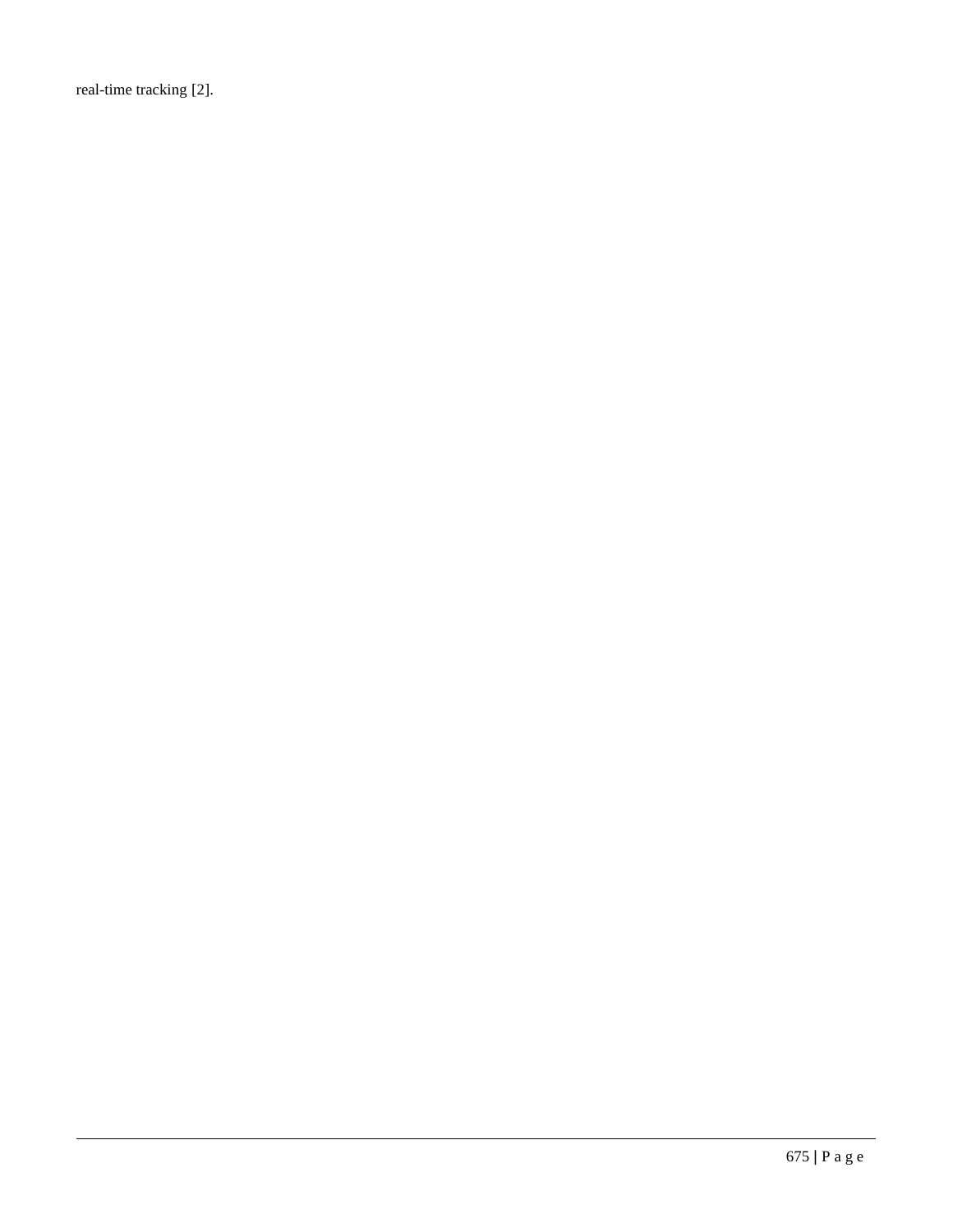On the contrary, the SDN [3], [4] is an evolving technology that enables the implementation of a protected Industry 4.0 manufacturing environment [5], because low-level computing functions in SDN are far more effective, authentication functions are embedded in the network rather than being centralized in individual network components. Hence the key aim of introducing SDN is to minimize public response time and continuous availability. These technologies do have specific types of implementations in various smart technical fields, such as smart buildings, grids, healthcare, industries, and many more. Furthermore, research into security mechanisms is critical for next-generation IoT and the creation of advanced confidentiality defence schemes to tackle numerous attacks on IoT networks. To deliver influential functionality such as continuing anonymity, verification, and robustness; Blockchain technology is a secure solution [6]. In addition to this, Blockchain accounts for new technology and developments of the future. The invention of the Blockchain is a radical change of the conventional societal structure and style of service. Due to the popularity of Ethereum and Bitcoin cryptocurrency, Blockchain has gone authoritative in the field of network security. It creates immutable data structures that cannot be hacked, changed. The process of new block data appendage is performed by some proof of work and acknowledging the current blocks of data appended already in the decentralized public ledger of the Blockchain [7].

Several researchers have investigated the importance of various innovations for developing the smart industry or IR 4.0 [8], [9]. Nevertheless, such innovations cannot address the current problems of Industry 4.0 alone, such as stability, data protection, etc. On the other hand, utilizing all the new technology together, such as SDN, IoT, Blockchain, deep learning, etc. techniques would contribute to complicated structures. However, the IoT, Blockchain, SDN innovations are integrated to reach a higher degree of operating performance, profitability, transparency, protection, and privacy in Industry 4.0. Within IR 4.0 major focus is paid to SDN, Blockchain and IoT, etc.

After analyzing the above discussion, this study proposed a model based on distributed Blockchain through SDN-IoT enabled architecture to ensure adequate security which is the primary concern in industry 4.0. Moreover, the authors focus on the significant concerning issues of Industry 4.0 applications like security, privacy, confidentiality efficiently.

The main contributions of the paper are following:

- *•* This study proposes a framework "DistB-SDoIndustry" focused on both SDN-IoT and Blockchain technologies to control more securely in Industry 4.0 services.
- *•* We also address Blockchain technology for data validation, verification, broadcasting, and so on. Additionally, it is capable of providing data with a confidential route to enter the desired cloud locations efficiently.

The remaining sections of the paper are structured as fol-

lows. The authors present related works in Section II. Section III highlight the proposed "DistB-SDoIndustry" architecture for industry 4.0 security management. After that result analysis and discussions are also presented in Section IV. Finally, this work concludes with the significance and future ramifications in Section V.

# II. MOTIVATIONAL BACKGROUND AND LITERATURE REVIEWS

# *A. Background Study*

In this section, the authors discuss the IoT, SDN and background knowledge of Blockchain technology with Industry 4.0 applications briefly.

*1) IoT with SDN technologies:* The IoT includes various types of information advancing devices like routers, different environment detector which can perceive data from surroundings and pass the data to the next level of digital system [10]. IoT can choke the data collected from the natural world but not securely and conveniently. To handle the information smartly, the compound structure of IoT, including Software Defined Network (SDN) is helpful. SDN controls the information through multiple central processors and makes the system pliant with the reward of programmability [11], [12]. It could have pertained as a secret agent between the data control layer and IoT by which information is collected.

*2) Overview of Blockchain Concept:* Blockchain [13] is a system of recording data in a way that makes it difficult or impossible to change, hack, or cheat the system. A Blockchain is a decentralized, distributed, and public digital which consists of blocks. In general, every block is connected between them and sets of timestamped transactions. The chain of blocks, or Blockchain, serves as a publically accessible digital ledger. In this technology node exchange data by creating a transaction and each transaction depends on the previous transaction, where one transaction outputs are connected in another transaction as inputs hence forming chain among them. The Blockchain representation is shown in Fig. 1. The first block is called a generic block, and the rest of the blocks create by participating nodes called miners to try to solve a cryptographic puzzle named Proof of Works. Hence, participating nodes create a trusted network over untrusted participants in the network. New transactions are verified by all participating nodes that exclude the requirement of the central dependency and propose a distributed management system. Each block holds the hash of its previous block which assures the integrity of the transaction; therefore, make sure no alteration of the block in the network. If one transaction is valid, then the transaction is continuously stored in the Blockchain network that can be reached by any node. All transactions in this network are signature using public-key cryptography so that the authenticity nature of Blockchain is fulfilled [14].

*3) Blockchain for Industry 4.0:* Industry 4.0 aims to assemble, study, disc the information of individuals and assure the activities in real-time. Today's world is having a lot of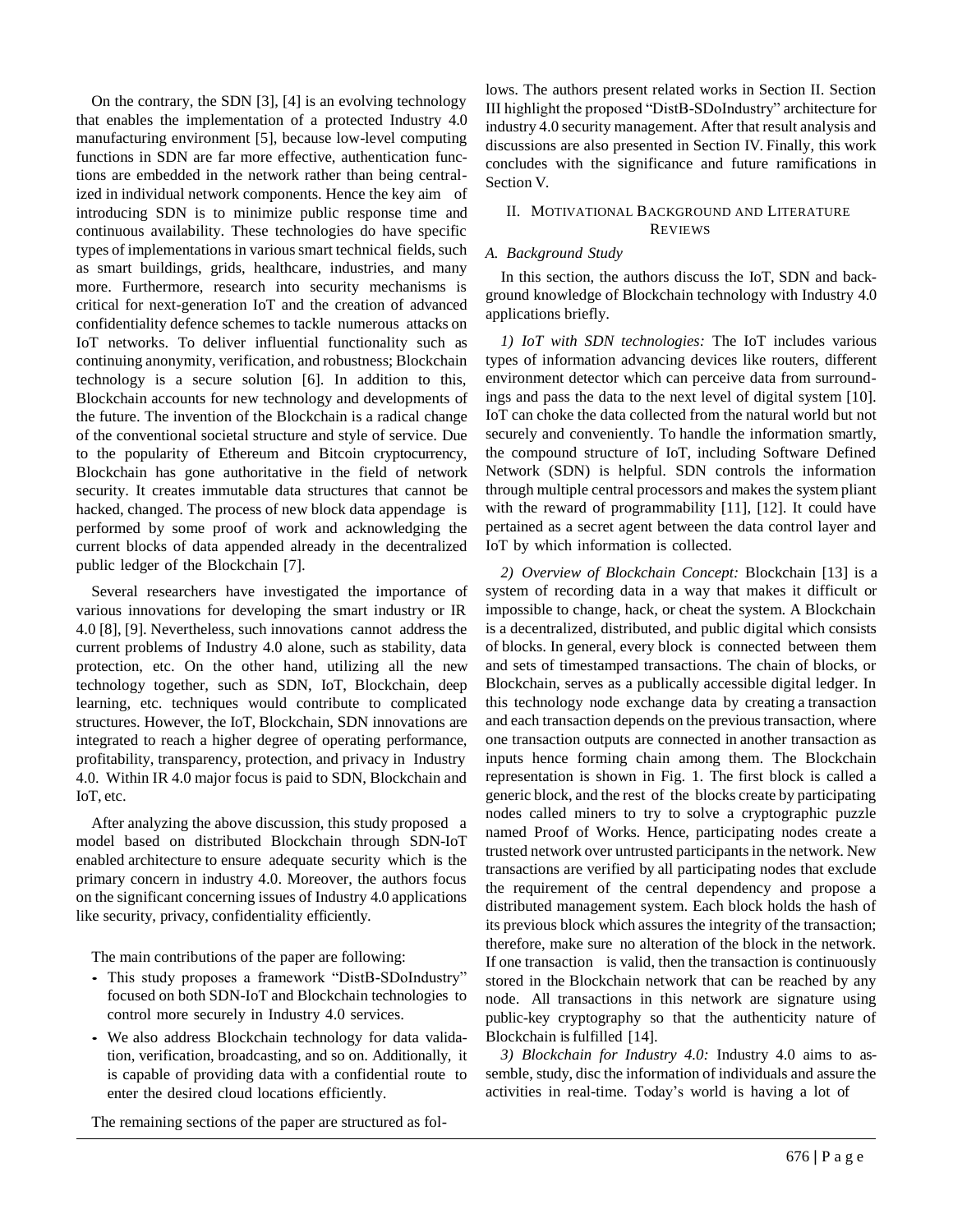

Fig. 1. Concept of Blockchain

industries, and each industry deals with a vast amount of products and customers. This information helps the industry to take the decision about manufacturing products in future. It is quite backbreaking to take care of the information of yield and clients and predicting the doings [15]. IoT with other relevant technologies extensively fires the 4th industrial revolution [16]. It can be considered as a bright set up of a factory and extraordinarily dynamic and automated production mesh. Moreover, it is to develop the manual manufacturing process into an elastic and self-coordinating production chan- nel [17]. In a real-time machine, it is quite risky to store and control data as a lot of actuators are collecting information from different places. Blockchain comes up at this point. As mentioned earlier Blockchain can secure data through its unique structure and processing power. It is not impossible to litigate a transaction of the product without any human resources using Blockchain.

## *B. Literature Review*

Several researchers have been proposed in recent years based on Blockchain and SDN with IoT technologies in various purposes. Throughout this portion, we are going to present similar studies based on IoT convergence with SDN and Blockchain for Industry 4.0 applications.

In [18] through this contribution, the enhanced framework for considering the smart industry can be demonstrated by using IoT. Moreover, the authors taken an energy-efficient approach into account for Industry 4.0 but not mentioned stability. On the similar research, an IoT network protection framework by using the core technologies provided by the SDN proposed by [19] such an advanced protection strategy including IoT system authentication and authorizing approved flows will help secure IoT networks from malicious IoT devices and attacks. However for Peer to Peer (P2P) con- nectivity between IoT systems and SDN controllers, [20] proposed design that utilizes public and private Blockchains, to remove Proof-of-Work (POW), in addition, the proposed model has used cluster configuration routing algorithm to maximize energy usage and improve protection. On the other hand, in [6] introduced a protection architecture and applied it

as a Blockchain-based Platform-as-a-service (PaaS) paradigm to validate the data secrecy of authenticated users while applications are on the move and provide a robust solution to threat detection for usage in the IoT context. The proposed model for protection is efficient. From a virtualization viewpoint, it can be improved, maintaining certain protection features such as secrecy, transparency, etc. Again, the similar work [21] authors proposed "DistBlockBuilding" framework to handle the stable and efficient movement of data from one surface to another, also assessed the efficiency of a protected network based on IoT-SDN architecture. They suggested a cluster head selection algorithm; in addition, they included energy-saving and load balancing resources for SDN-IoT infrastructure in distributed Blockchain-based network. Further, [22] authors developed 5G network intrusion detection and mitigation technologies forthe SDN/NFV cloud. Additionally, [23] focused Blockchain definition that can be converged to an SDN based IoT framework to strengthen its protection aspects further.

In another research growth, in [24] discusses the effects of Blockchain for IoT also stresses how IoT can take advantage of the Blockchain's decentralized, arbitrary and transparent nature to improve agility in asset management. But they over- looked Blockchain's technological qualities. Therefore, the practicalities of applying the core characteristics have not been assessed. Moreover, Rane et al. [25] suggested Man4Ware architecture with the supplementary Blockchain infrastructure. Also, the creation of smart manufacturing software compatible with the Industry 4.0 vision with "Man4Ware" support will generate enough incentives for innovative and insightful apps. But the proposed architecture does not include more sophisticated functionality and help for technological innovations and Blockchain apps. To render Blockchain entirely available and customizable [17] reviewed the current research on the applicability of Blockchain in various IIoT-specific industries. In Industry 4.0 and IIoT, they looked at the different industrial application of Blockchain to include an abstract indicator of acceptance in practice; Then, they added that in order for Blockchain to be completely functional and scalable, industryoriented work would also tackle several of these problems, including personal data security, block system scalability, the participating organization's data confidentiality and safety, Blockchain deployment and implementation costs, and policy regulations. Besides, [26] have defined IIoT technologies and have addressed the state-of-the-art protection vulnerabilities in Industry 4.0. Furthermore, Oztemel et al. [27] analyzed Industry 4.0, and associated innovations also [28] reviewed some of the cyber-security threats included in the advanced industrial production and Industry 4.0 path, further the relevant preventive measures currently adopted or under implementation. On the similar work to introduced an energy-efficient and QoSaware parallel routing optimization algorithm for Software-Defined IIoT focused on healthcare systems, a scalablerouting scheme for an outsized IIoT network has proposed [29] which is eight times faster than the existing programmes. Moreover, a quick parallel online routing optimization architecture is pro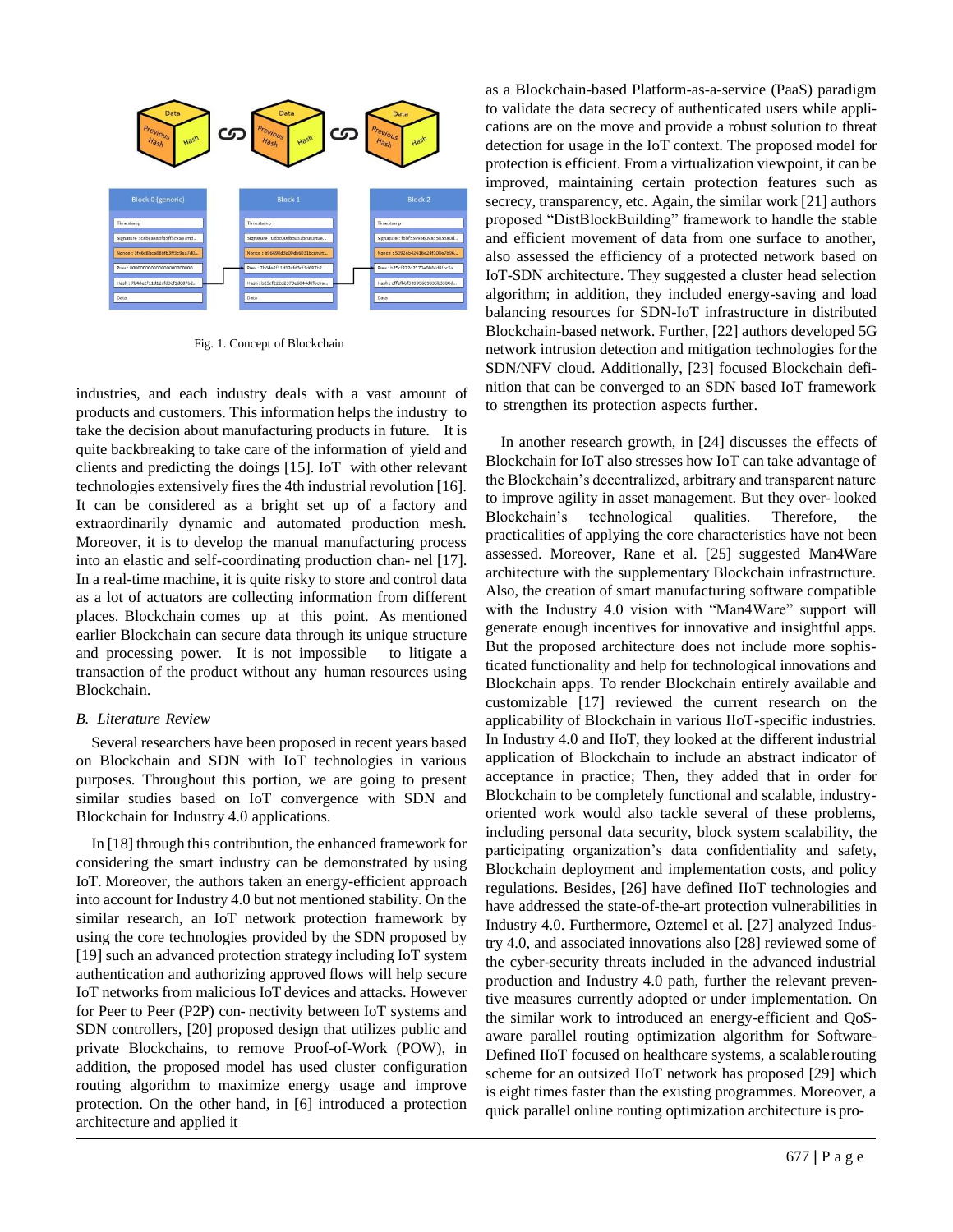posed for SDN-enabled smart healthcare networks supported IIoT.

In summary, existing researches have focused on many branches of Blockchain, IoT-SDN technologies. But only a few number of researchers have addressed Industry 4.0 applications. As the field is still new and, is facing many threats in security correspondence. That's why, we attempt to minimize challenges such as security threats in the Industry 4.0 applications.

# III. PROPOSED "DISTB-SDOINDUSTRY" FOR INDUSTRY 4.0 APPLICATIONS

From the above discussed sections we can conclude that Industry 4.0 is vulnarable to security issues.To manage a massive amount of data that is transferred need to be maintained efficiently and securly.In addition to this the privacy of data also need to ensured as the data transferred over the internet is highly susceptible to attackers.For managing the different applications of Industry 4.0, the authors propose a model "DistB-SDoIndustry" based on emerging technologies like SDN-IoT and Blockchain in security purposes, which shown in Fig. 2. We consider several steps for elaborating the proposed architecture, such as SDN-IoT enabled environment with perception, control and application layers, distributed Blockchainbased security in Industry 4.0 credentials, and Industry 4.0 services and security. In addition, the whole architecture is controlled by SDN and Blockchain technologies. Indeed, SDN helps to provide the programmability and data flexibility to the Industry 4.0 environment. Then, Blockchain is capable of handling the security, privacy as well as the confidentiality of the desire networks efficiently [30].

# *A. SDN-IoT Enabled Environment*

Basically, the IoT sensor is capable of sensing data for desire applications. The IoT provides these data-enabled devices like firewalls, routers, switches, and so on. On the other hand, SDN helps to ensure data security and flexibility in the IoT environment. Indeed, an SDN is organized by some distinct planes such as data, network, and application planes efficiently. In addition, discussion of these layers is given below.

*1) Perception Layer:* First of all, this layer is responsible for providing data to the Industry 4.0 management. It can collect huge data for future use in the goal system perfectly. However, the initial sources of data forwarding are treated as smart sensor, actuators, and core smart grid networks. Moreover, it can perform and monitor all data effectively. In SDN platform, it estimates the data path management regionally on this layer using compromises node-to-node in real-time standings. On the other hand, requests for more extended bandwidth or source may be difficult to meet the device requirement in real-time, as this is unpredictable in- formation subject to application and traffic Profile. Moreover, an SDN data plane manages the whole gathered data using a common gateway path; this gateway incorporates data as well as filtering this from external interruptions.

*2) Control Layer:* In the SDN paradigm, a most essential plane is the control path. This basically provides all benefits of the SDN platform like data control and data security also control the transmission of data from the edge layer to manage layer efficiently. Therefore, the workflow of the control layer in the SDN environment, several protocols like OpenFlow, OpenDayLight, and OpenStack used. However, it interfaces of two Application Program Interface (API), such as southbound and northbound APIs. Where the Southbound APIs features, provide connectivity with the switch fabric, virtualized network frameworks, or the consolidation of a decentralized network of computers. On the other hand, a northbound interface is an interface that allows the communi- cation with a higher-level feature of a specific component of a device. Nevertheless, the entire data path can be updated if the application layer demands a change based on the gathering of data, availability of contact connections and a distribution scheme.

*3) Applications Layer:* The application layer is the topmost tier of the SDN stages, and it involves data centre, servers, storage, analysis, processing, and statements. It efficiently processes all data. Further, SDN application layer collects all filtered data from SDN controllers applying suitable instructions of the control layer. After performing all operation of data in the data and control layer, the application layer consists of all filtered data suitably. Moreover, it helps to store these data in the cloud storage using a secure communication path. Then, Industry 4.0 entertains these secured data in various applications efficiently.

# *B. Distributed Blockchain-based Security in Industry 4.0 Applications*

There are many challenges in the growing Industry 4.0 applications; these challenges are cost challenge, structural, technology, security challenges, and so on. Moreover,Industry 4.0 applications are facing data integrity and data redundancy problems. In this paper, the author's primary concern is security challenges. Indeed, the authors also highlighted security improvement using the Blockchain approach for Industry 4.0 services management. In the presented model, the Blockchain approach provides the solution such a concerning issues like confidentiality, access control, authorization, and integrity in the Industry 4.0 applications. Moreover, a Blockchain is a chain based strategy, which provides the chain to connect every block to each other. Each block consists of data, timestream, hash data, and so on, as depicted in Fig. 3. In the Blockchain scenario, hash data is a unique component that can point one block to another. Every block of information is connected with one to another using the hash function properly. First of all, the genesis block creates by the system, then the rest of the block continues their activity based on the genesis block. If a new block is added to the Blockchain environment, it will need get the permission of all minor blocks. When it achieves the consent of at least 60-80 percent block, it will be added in the Blockchain network as a new member securely. This process is performed very confidentially and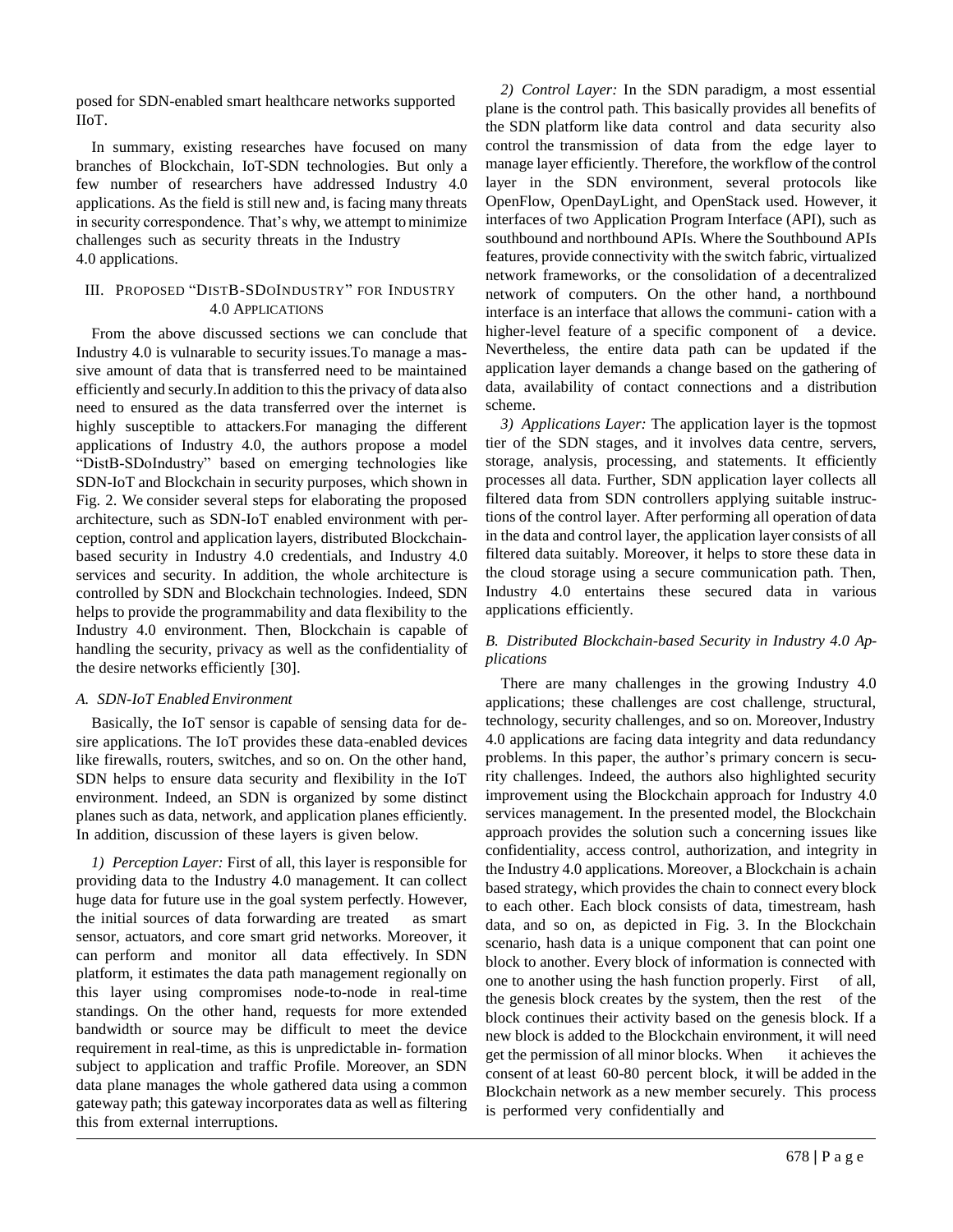

Fig. 2. Proposed Architecture of "DistB-SDoIndustry"

firmly. In contrast, there is no involvement of a third party or any intruder in this communication system. For the benefits of Blockchain, we have addressed this technology in the proposed method. In Industry 4.0 applications, all data would be safe by using Blockchain technology. Then, it provides different services like data validations, cleaning, broadcasting, as well as data capturing & query interfacing in the modern Industry 4.0 environment, as shown in Fig. 2. Furthermore, it can manage various security attacks and also able to perform a large number of operations in the Industry 4.0 applications.

#### *C. Industry 4.0 Services and Securities*

Modern Industry 4.0 provides some benefits like efficiency in automation, the innovation of new products, costs consideration, revenues, etc. [31]. It can also offer intelligent components such as connectivity, automation, and optimization. Moreover, the IIoT consists of all sensors and machines in the Industry 4.0 platform.

In addition, automation means the digitalization of all services for Industry. After that Industry 4.0 includes some leading technologies like AI, whose main contributor is Big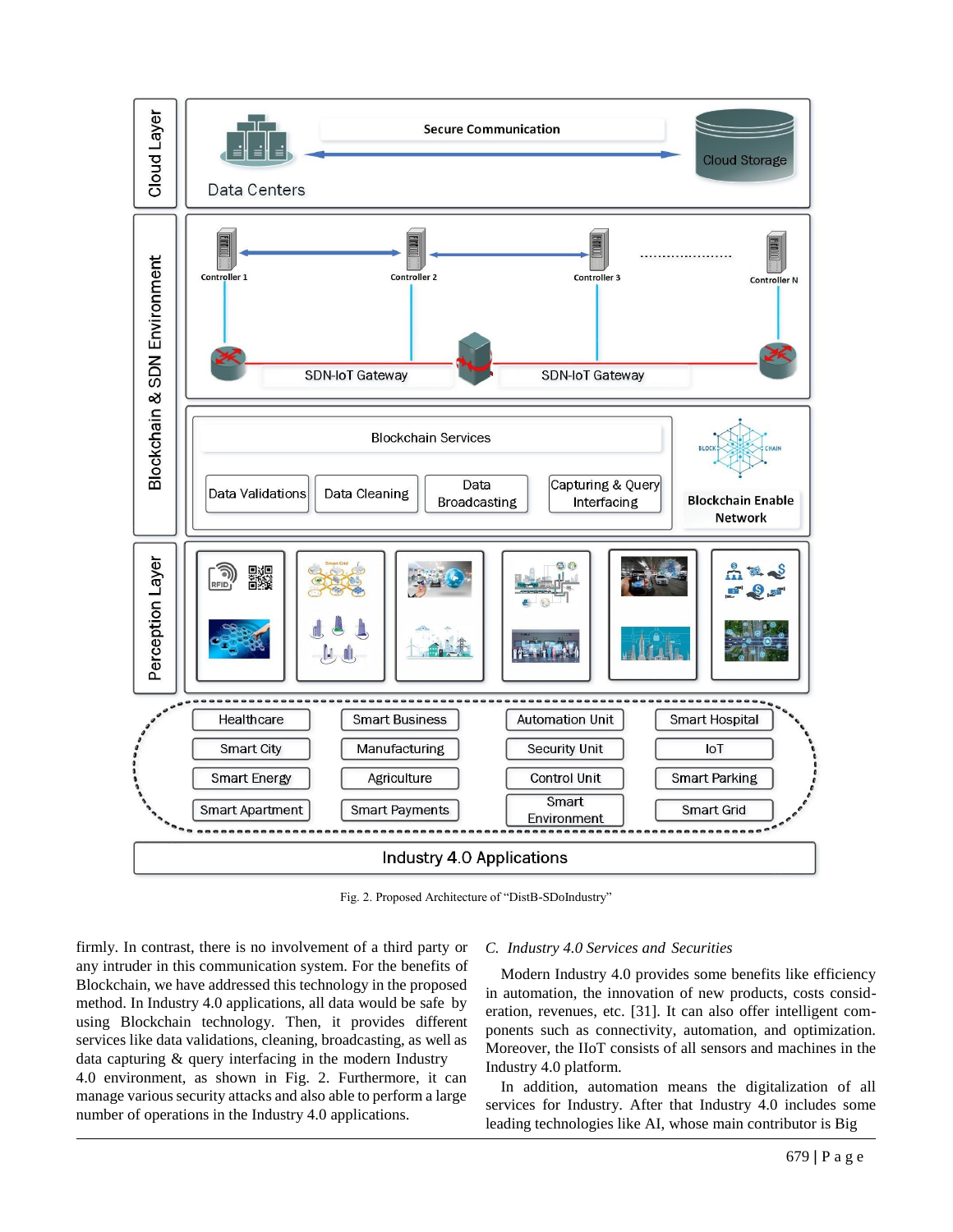

Fig. 3. Blockchain-based Security Approach in Industry 4.0



Fig. 4. Industry 4.0 System and Services

Data and Analytics, which utilizes machine learning and AI techniques efficiently. Based on these services of Industry 4.0, the authors mention different services such as security services, smart services, as well as smart energy, as shown in Fig. 4. Indeed, the authors also address various types of services such as smart cities, smart apartments, smart health- care, energy, manufacturing, agriculture, payments, hospital, business, smart grid, and so on, as shown in Fig. 2 based on Blockchain technology with SDN-IoT architecture to enhance the Industry 4.0 applications exceedingly.

#### IV. RESULTS ANALYSIS AND DISCUSSIONS

## *A. Environment Setup*

In this section, we have analyzed to set up the proposed model with the Emulator (Minininet), Mininet-Wifi simulation tools for measuring the environmental activities of the SDN. Again, the OpenFlow protocol is used in the SDN context to accomplish the goal outcomes. Further, different types of packet sizes are used, such as bytes 256, 800, and 1024. Nodes turn in the rectangular field according to the configuration of the random waypoint. In which, at some random location, each node is positioned the rectangular area at simulation initialization. Throughout the simulation period, all nodes shift in line with the movement set out in the scenario script. The nodes are allowed to move in the dimension 3000m x 3000m rectangular area. In addition, Ubuntu (GNU/Linux), x86 (2.20GHz), 8GB RAM, 2TB ROM, and other external memory used to test our desired performance. Importantly, the Wireshark platforms have been adequately utilized tovisualize the IoT network performance based on the SDN platform.

### *B. Performance Analysis*

In this segment, the authors have considered three parameters, such as throughput analysis, secured rate analysis and packets failure rate comparison, to evaluate the execution of the proposed system efficiently.

*1) Throughput Analysis:* The authors have analyzed the throughput based on the number of packets transmission, as shown in Fig. 5.



However, it displays the throughput comparisons between existing centralized model and the suggested model diagrammatically. Further, we have regarded that when the number of packets is less, then the throughput is almost the same with each other. But when the number of packets is progress- ing, then the throughput is also growing. After performing particular time, we have also noticed that due to less engagement of attacks or undesired components like noise and intruder our proposed architecture "DistB-SDoIndustry" shows a much better performance than the centralized core model performance effectively.

*2) Security Rate Analysis:* Then, we have observed the security rate according to the number of data packets, as shown in Fig. 6. After that, it shows the comparisons of the protection rate between the core model and the proposed system "DistB-SDoIndustry". Moreover, we have also noticed that when the number of data packets is less, the security rate is nearly the equivalent. But when the number of packets increases, then both of the performance is also expanding. Furthermore, due to the rise in the number of data flow after performing a specific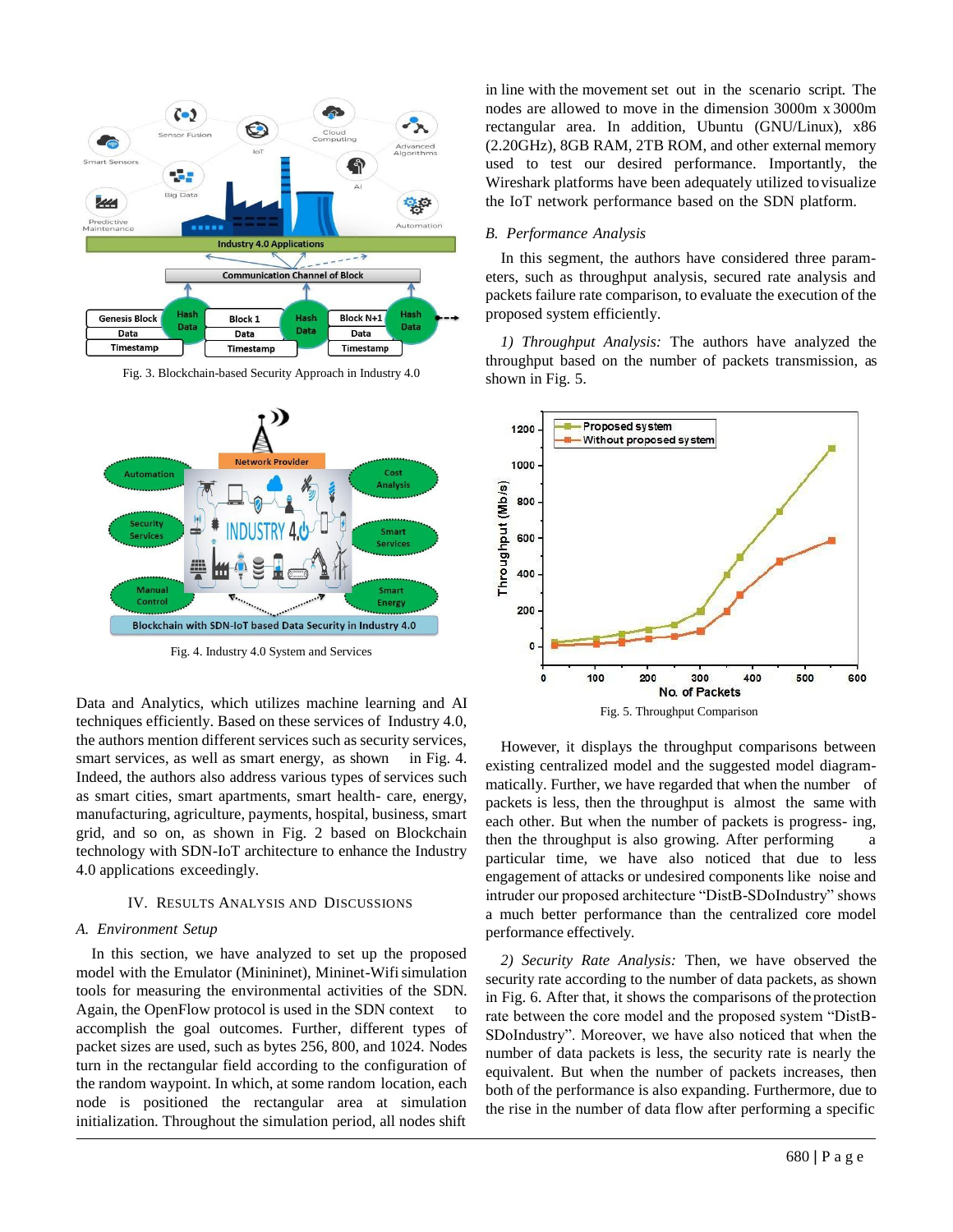time, the authors have remarked that the proposed "DistB-SDoIndustry" model shows better security few involvements of attacks than the performance of the existing network.



*3) Node Failure Rate Analysis:* On the other hand, in Fig. 7 shows the data failure rate based on the number of nodes between our proposed system and the core system—actually, node failure rate occurs based on different types of attacks. From the above analysis, it is clear that the proposed design performs the minimal node failure rate due to less impact of attacks. Further, the authors have notified that the node failure rate is initially less for both. However, with the increase in the number of nodes, the failure rate also progresses. Besides, the authors have also observed that primarily node failure rate is 2% or 3% only for both. But after completing a few times in the core scheme's node failure rate is 90% or above, on the contrary, the proposed scheme's failure rate is 38% to 43 % only. Thus the above analysis shows that the offered secured system "DistB-SDoIndustry" overcomes failure rate significantly than the traditional core model.



#### V. CONCLUSION

This paper presents a model "DistB-SDoIndustry" based on distributed Blockchain technology with SDN-IoT architecture for Industry 4.0 applications. Basically, we have highlighted two technologies such as SDN and Blockchain, in order to provide robust privacy and reliable security in the Industry 4.0 environment efficiently. Moreover, we have considered the SDN-IoT model for dividing our whole architecture into different layers securely. After that, we have also addressed Blockchain for improving data security and confidentiality. There is no interference with the third party in the presented system; furthermore, this paper has implemented the SDN- IoT model in different parameters like the security rate. This depends on no. of data packets and packets failure rate based on no. of nodes in the proposed networking model. Still, the implementation of Blockchain is in a developing stage. In the future, this study will be added to the complete implementation of Blockchain competently. Moreover, the authors will analyze the different types of attacks, like Daniel of Service (DoS) attacks, flooding attacks, etc. In addition, the authors will also evaluate more parameters such as throughput, packet arrival rate, the response time of data, etc. as well as assess the performances in numerous ways of the presented architecture.

#### **REFERENCES**

- [1] Z. Shi, Y. Xie, W. Xue, Y. Chen, L. Fu, and X. Xu, "Smart factory in industry 4.0," *Systems Research and Behavioral Science*, vol. 37, no. 4, pp. 607–617, 2020.
- [2] F. S. T. da Silva, C. A. da Costa, C. D. P. Crovato, and R. da Rosa Righi, "Looking at energy through the lens of industry 4.0: A systematic literature review of concerns and challenges," *Computers & Industrial Engineering*, p. 106426, 2020.
- [3] M. J. Islam, M. Mahin, S. Roy, B. C. Debnath, and A. Khatun, "Distblacknet: A distributed secure black sdn-iot architecture with nfv implementation for smart cities," in *2019 International Conference on Electrical, Computer and Communication Engineering (ECCE)*. IEEE, 2019, pp. 1–6.
- [4] B. K. Mukherjee, S. I. Pappu, M. J. Islam, and U. K. Acharjee, "An sdn based distributed iot network with nfv implementation for smart cities," in *International Conference on Cyber Security and Computer Science*. Springer, 2020, pp. 539–552.
- [5] A. Tsuchiya, F. Fraile, I. Koshijima, A. Ortiz, and R. Poler, "Software defined networking firewall for industry 4.0 manufacturing systems," *Journal of Industrial Engineering and Management (JIEM)*, vol. 11, no. 2, pp. 318–333, 2018.
- [6] D. V. Medhane, A. K. Sangaiah, M. S. Hossain, G. Muhammad, and J. Wang, "Blockchain-enabled distributed security framework for nextgeneration iot: An edge cloud and software-defined network-integrated approach," *IEEE Internet of Things Journal*, vol. 7, no. 7, pp. 6143– 6149, 2020.
- [7] M. Farnaghi and A. Mansourian, "Blockchain, an enabling technology for transparent and accountable decentralized public participatory gis," *Cities*, vol. 105, p. 102850, 2020.
- [8] S. K. Singh, Y.-S. Jeong, and J. H. Park, "A deep learning-based iotoriented infrastructure for secure smart city," *Sustainable Cities and Society*, p. 102252, 2020.
- [9] U. Bodkhe, S. Tanwar, K. Parekh, P. Khanpara, S. Tyagi, N. Kumar, and M. Alazab, "Blockchain for industry 4.0: A comprehensive review," *IEEE Access*, vol. 8, pp. 79 764–79 800, 2020.
- [10] R. F. Al-Mutawa and F. A. Eassa, "A smart home system based on internet of things," *International Journal of Advanced Computer Science and Applications*, vol. 11, no. 2, 2020. [Online]. Available: <http://dx.doi.org/10.14569/IJACSA.2020.0110234>